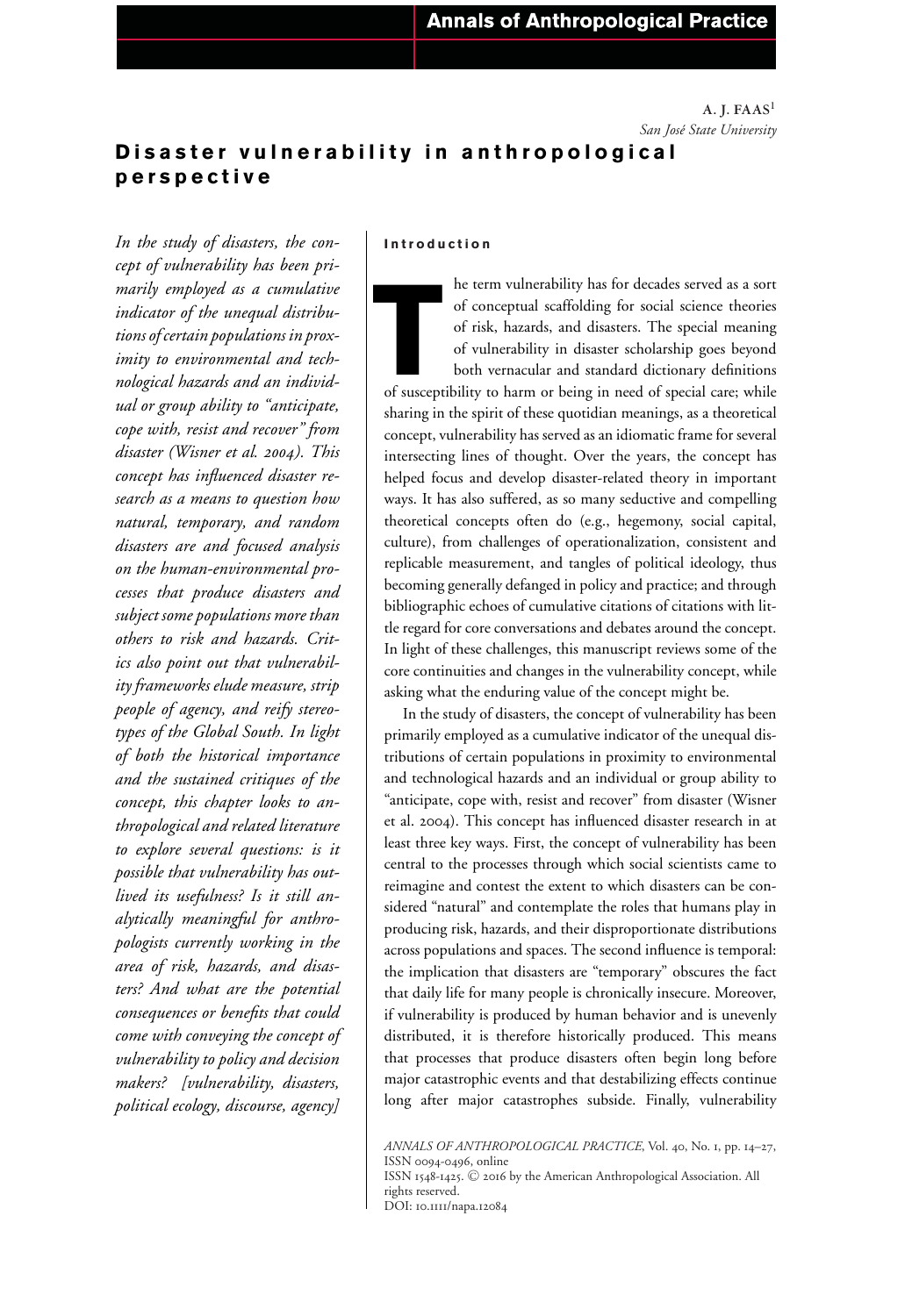politicizes disaster analysis by placing disadvantaged groups and disproportionate distributions of power and risk at the center of analysis.

Critics of the vulnerability concept argue that its measurement is often exceedingly complex and effective measures in one context do not often translate to others. Vulnerability-centered approaches, critics argue, also render disaster-affected people as passive, powerless victims (Hewitt 1997). They can portray entire regions of the world as unsafe and backward, justifying perpetual interventions into marginal populations (Bankoff 2001). In light of both the historical importance and the sustained critiques of the concept, this chapter looks to anthropological and related literature to explore several questions: is it possible that vulnerability has outlived its usefulness? Is it still analytically meaningful for anthropologists currently working in the area of risk, hazards, and disasters? And what are the potential consequences or benefits that could come with conveying the concept of vulnerability to policy and decision makers?

## *Conceptual background and four related frameworks*

At the most basic level, we can conceive of vulnerability as the potential for loss (Cutter 1996:529) or susceptibility to harm (Adger 2006:269). Ben Wisner and colleagues elaborated on this to clarify that vulnerability can be taken to refer to "*the characteristics of a person or group and their situation that influence their capacity to anticipate, cope with, resist and recover from the impact of a natural hazard*" (Wisner et al. 2004:11, italics in original). David Alexander (2013:980) points out that vulnerability is socially constructed, "mainly the result of social, economic, political, and cultural factors in decision making." Vulnerability can refer to the predisaster socioeconomic status of groups and individuals or the risks and hazards of particular geographical locations (Oliver-Smith 1999a:20). In many cases, exposure is actually a function of vulnerability; that is, people live in exposed localities because they are closed out of markets for more secure places.

Anthropologists and other social scientists grappled with vulnerability as we struggled to understand how and why disasters occur. The concept has been used in various ways and, though there are different interpretations and models of vulnerability (see below), the broad strokes of the vulnerability framework emerged out of a need to understand why disasters in the developing world were so much worse than in the developed world. Prior to the mid-1970s, many still operated under the hoary and jejune assumption that disasters were essentially accidents of nature, but the notion that hazards and disasters were so much more prevalent and devastating in the developing world as a result of mere happenstance increasingly strained credulity. In 1976, a landmark article by geographers Phil O'Keefe, Ken Westgate, and Ben Wisner called for taking the "naturalness" out of natural disasters. This article was an early signal that vulnerability would emerge as a means to explain how and why the impacts of a natural hazard were unequally distributed across populations and places. The explanatory differences, it turns out, were in the level of vulnerability and it came to describe the degree to which a community, family, individual, or place was susceptible to the impacts of natural and technological hazards. This perspective in effect began what constitutes a paradigm change, or at least the beginnings thereof, in disaster research.

Given this general orientation, it has increasingly fallen upon social scientists to somehow operationalize the concept for description, explanation, and measurement. Susan Cutter, Bryan Boruff, and Lynn Shirley (2003:242–243) identified three principal tenets in vulnerability studies: unequal exposure to hazards and extreme natural events (after Anderson 2000; Burton et al. 1993), the social construction of hazards and disaster susceptibility (after Hewitt 1997; Wisner et al. 2004), and the production and emergence of geographies of hazard exposures and social capacities within them (cf. Cutter et al. 2000; Turner et al. 2003a, 2003b). Elizabeth Marino (2015—working from Adger 2006) further developed a thoughtful taxonomy of four primary conceptualizations of vulnerability. Marino's breakdown is particularly instructive when it comes to operationalizing the concept and I therefore use it as a guide for the remainder of this section. There is the exposure or hazard-centric model; the view of vulnerability as a lack of resources or entitlements; vulnerability as product of political ecology; and the pressure and release model. These conceptualizations can be helpfully distinguished by the relative degree of emphasis they place on social relations or the environment as drivers, which I illustrate using case evidence drawn from an ethnography of the 1999 and 2006 eruptions of Mt. Tungurahua in the Andean highlands of Ecuador (Faas 2015; Faas et al. 2014).

In the environmental, or "hazard-centric," model, the emphasis is on the hazard itself. People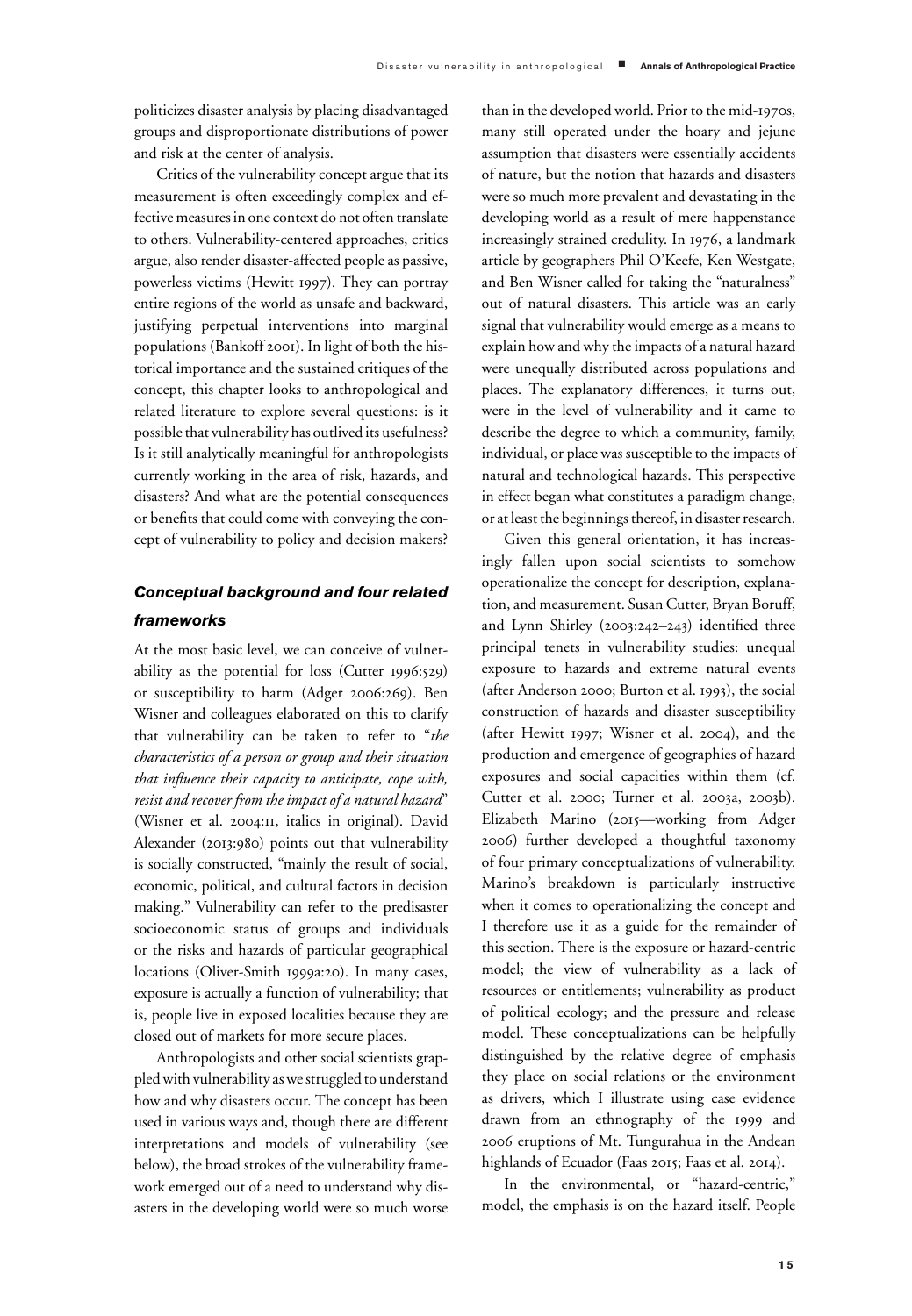living on or near active volcanos, fault lines, flood plains, tornado alleys, and coastlines (to name but a few hazards) are at risk principally because of their proximity to these hazards. The problem with this model is that it does not explain the uneven distribution of impacts and capacities to respond and recover that exist within a given area with equal distributions of exposure to a hazard. This is the model principally used by state and multinational organizations. For example, the World Bank assesses natural hazard vulnerability based on the exposure of places and populations to hazards (e.g., Dilley et al. 2005; more on this topic below).

A hazard-centric approach to vulnerability analysis of the 1999 eruptions of Mt. Tungurahua in Ecuador would point to the fact that, at the time of the 1999 eruptions, there were roughly 21,000 residents living within the zone determined to be high risk. This includes roughly 16,000 inhabitants of the town of Baños (Tobin and Whiteford 2002), the popular tourist destination at the northern base of the volcano, and approximately 5,000 residents of roughly two dozen villages along the western, southwestern, and southern flanks of the volcano (Instituto Nacional de Estadisticas y Censos [INEC] 2000). On the western and southwestern flanks, several of these villages are located in close proximity to the several gorges (Achupashal, Mandur, and La Hacienda) that serve as conduits for lava, lahars, and pyroclastic flows. However, calculations of places and populations exposed can prove rather elastic. When factoring in ashfall from the columns of ash that frequently (since 1999) spew forth from the crater and the lithic projectiles that are launched in larger eruptions (1999 and 2006, in recent history), the population at risk can grow to up to 650,000 (Pan American Health Organization [PAHO] 2006). In 2006, these factors resulted in six fatalities, more than 50 burns (United Nations Office for the Coordination of Humanitarian Affairs 2006) and the destruction of crops and the death of numerous large and small livestock. In the wake of the 1999 eruptions, the devastation to homes and property was so great that roughly 6,500 people were unable or unwilling to return home after the eruptions (Ecuadorian Red Cross 1-9-07). At the time of the 2006 eruptions, there was an estimated 3,000 people still living in shelters from the first eruption 1999. This number swelled to 15,000 in the wake of the August 16, 2006 eruptions.

The lack of resources framework has its roots in the anthropology of development and rural poverty (see Chambers 1983:112) and is largely based

on Amartya Sen's (1984) emphasis on the lack of adequate resources an individual or community may have to respond adequately to stresses or changes. This perspective accords very little explanatory weight to the environment as the source of vulnerability. Instead, emphasis is placed on political, economic, and social relations that deprive some people of resources and entitlements—food, housing, secure infrastructure—to secure a stable livelihood or endure a crisis. This model helped explain famine as being not the result of drought, floods, or pestilence, but rather socioeconomic and political barriers to obtaining food (Adger 2006:270).

Using the lack of resources model to analyze vulnerability among the populations in the high-risk zone around Mt. Tungurahua, we could point to at least three key factors. First, the Town of Baños at the northern base is one of the most popular inland tourist destinations in Ecuador. During the earliest indications of a mounting eruption in 1999, local authorities and business owners were reluctant to give pre-evacuation and evacuation orders, for fear of disrupting tourist business (Linda Whiteford, personal communication). Though the evacuation of all 16,000 occupants of the town was ultimately successful, the tourism-centric priorities of local authorities almost certainly elevated the risks faced by local (and visiting) populations.

Meanwhile, agropastoralist smallholders living along the western, southwestern, and southern flanks of the volcano lacked basic infrastructure to prevent, mitigate, and respond to volcanic emergencies. Several villages on the western and southwestern flanks are bound by the Chambo River to the west and the volcano to the east/northeast, leaving them with just one north–south road that traverses the many gorges likely to channel lava, lahar, or pyroclastic flows for evacuation. These flows damaged or destroyed several bridges and extents of road at the gorges in 1999; though there were repairs in the years following, in the aftermath of the 2006 eruptions, the Ecuadorian state simply refused to reinvest in infrastructure in the high-risk area, leaving those who continue to eke out their livelihoods in the region to fend for themselves crossing gorges on foot or with pack animals. Finally, a September 2006 survey by the Ministry of Housing and Urban Development (MIDUVI) determined that a total of 553 households were eligible for relocation outside the high-risk area. With the exception of one small, 42 household resettlement built by a small Ecuadorian nongovernmental organization, all four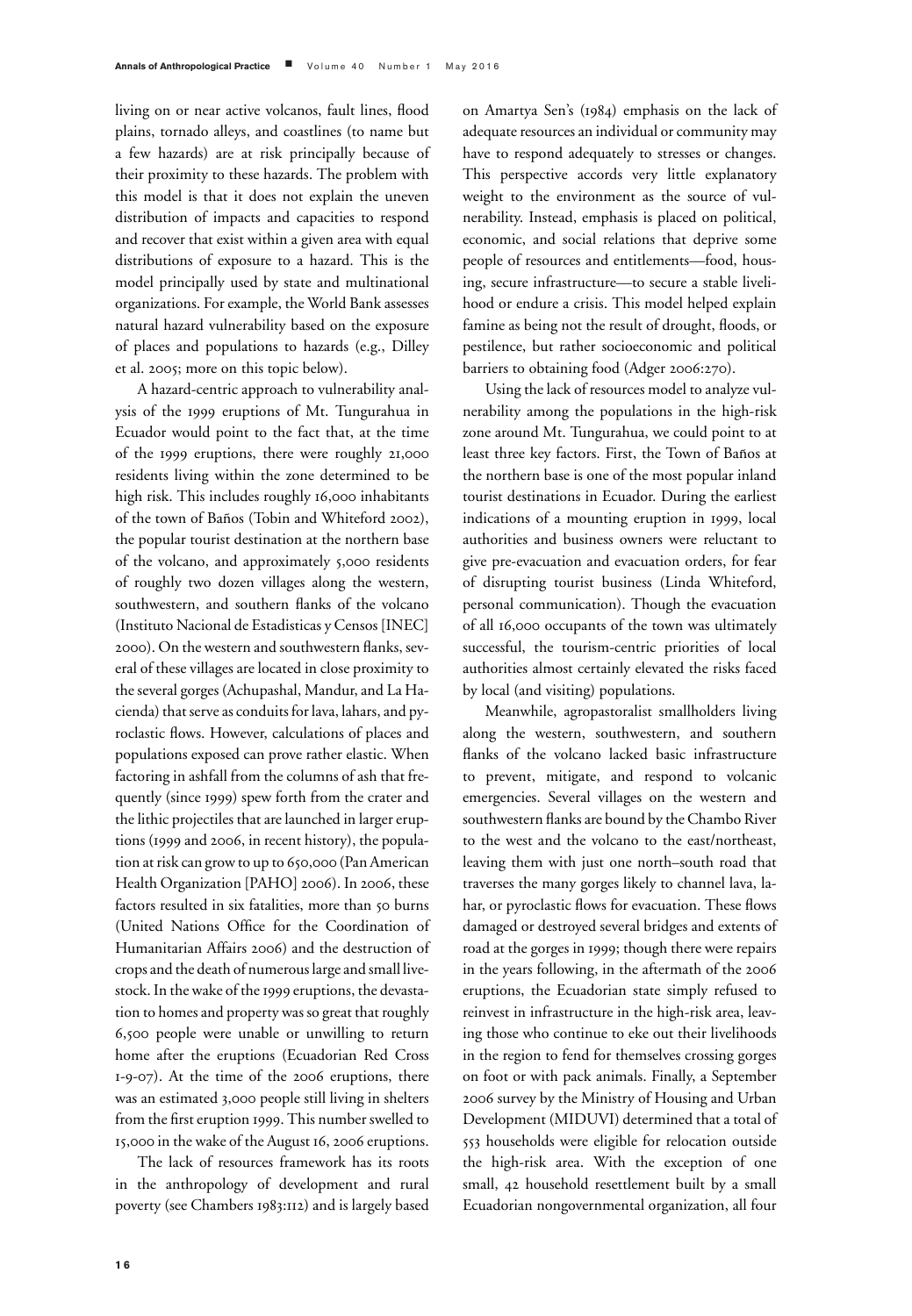other major resettlements built by the Ecuadorian state and U.S.-based Christian relief organization Samaritan's Purse were built on urban grids lacking in land for agriculture and without any locally available productive resources or economic opportunities in terms of employment or other industries (Faas 2015).

While an inventory of hazard exposure is no doubt an important component in vulnerability analysis and a decidedly logical place to begin, focusing on the hazards alone runs the risk of overlooking the relationships between populations with varying degrees of exposure. Hazard exposure is not only a matter of relationships between humans and the environment, but also, and arguably largely, a result of the relationships between groups in a society. The resources approach begins to address this issue: looking away from hazards, this framework is trained on the social production of unequal risks and impacts. However, one important limitation of the lack of resources model shares with the hazard-centric model is that they are both trained on limited spatiotemporal spheres of exposure, susceptibility, coping, impact, response, capacity, adaptive capacity, and interactions with perturbations. In other words, these frameworks principally highlight the *proximate* causes of disaster. The two remaining frameworks, the human/political ecology and pressure and release models, examine the historical production of vulnerability; that is, they focus on both *distal* and *proximate* causes, though with different degrees of emphasis on social and environmental factors in these equations. As Paul Farmer and colleagues (2010) have noted, unpacking and confronting the structural violence that produces inequalities and vulnerabilities worldwide requires attention to both distal and proximate causes and interventions.

The third model is alternatively referred to as human ecology (Adger 2006) or political ecology (Marino 2015; after Susan Cutter 1996) and, on this there is a need for clarification. Human ecology can be broadly defined as the "study of the relationships and interactions among humans, their biology, their cultures, and their physical environments" (Sutton and Anderson 2010:3). Under this broad umbrella, we can also distinguish two largely complementary strands of inquiry: cultural ecology, or the study of human adaptation to environments through culture (Sutton and Anderson 2010:3–4) and political ecology that trains analytical attention on unequal power relations in human–environment relationships. Here power is generally defined as a

socially intrinsic relational dynamic chiefly derived from the ability to control and allocate relatively scarce resources (Wolf 1990), including risks (Hornborg 2001:1), and is often exercised in the practice of making decisions that affect others' livelihoods (Narotzky 2005:81–82). Some have claimed that cultural ecology is more concerned with long-term adaptations of small-scale groups, while political ecology focuses instead on shorter term concerns of groups as they are embedded in global networks and processes (Sutton and Anderson 2010:27–28). I would respectfully disagree with the distinction in the temporal frame of reference, especially as political ecology is, after all, an eclectic field about which it can be difficult to generalize in these terms. In point of fact, attention to the historical production of vulnerability—the distal causes of hazard exposure and disaster impacts—is perhaps one of the core strengths of the political ecology approach to the study of disasters (see Oliver-Smith 1999aa:29–32, 1999ab).

A political ecology framework therefore calls attention to the fact that the poor and marginalized in a given society are more likely to live in hazardous places and less likely to have the wherewithal to cope with and adapt to the hazards they encounter. This is predominantly a result of  $(i)$  marginalization from political protection and decision making; (2) inadequate infrastructure to cope with hazardous conditions; and (3) inadequate resources to cope with disasters before, during, and after the episodic hazard event occurs (Marino 2015:26). Here we can see how political ecology makes an explicit attempt to explain why the poorest and most marginal are disproportionally affected by disasters.

The core questions of the political ecology model (after Marino 2015:27) attempt to explain the historical production of vulnerability: *Why* does a given group lack adaptive capacity and necessary resources to cope with hazards? And *how* did people come to occupy a given hazardous space in the first place? Returning to the case of the Mt. Tungurahua eruptions, we might look at the history of colonialism, the postcolonial hacienda economy, the legacy of land reform, and the clientelist politics of Ecuador that articulate at local, regional, national, and even international levels of scale (see Faas in press). Spanish colonists imported indigenous labor into the areas around the volcano in the late 16th century. This population took shape over the next three centuries into mestizo peasant communities tied to haciendas through debt peonage and systems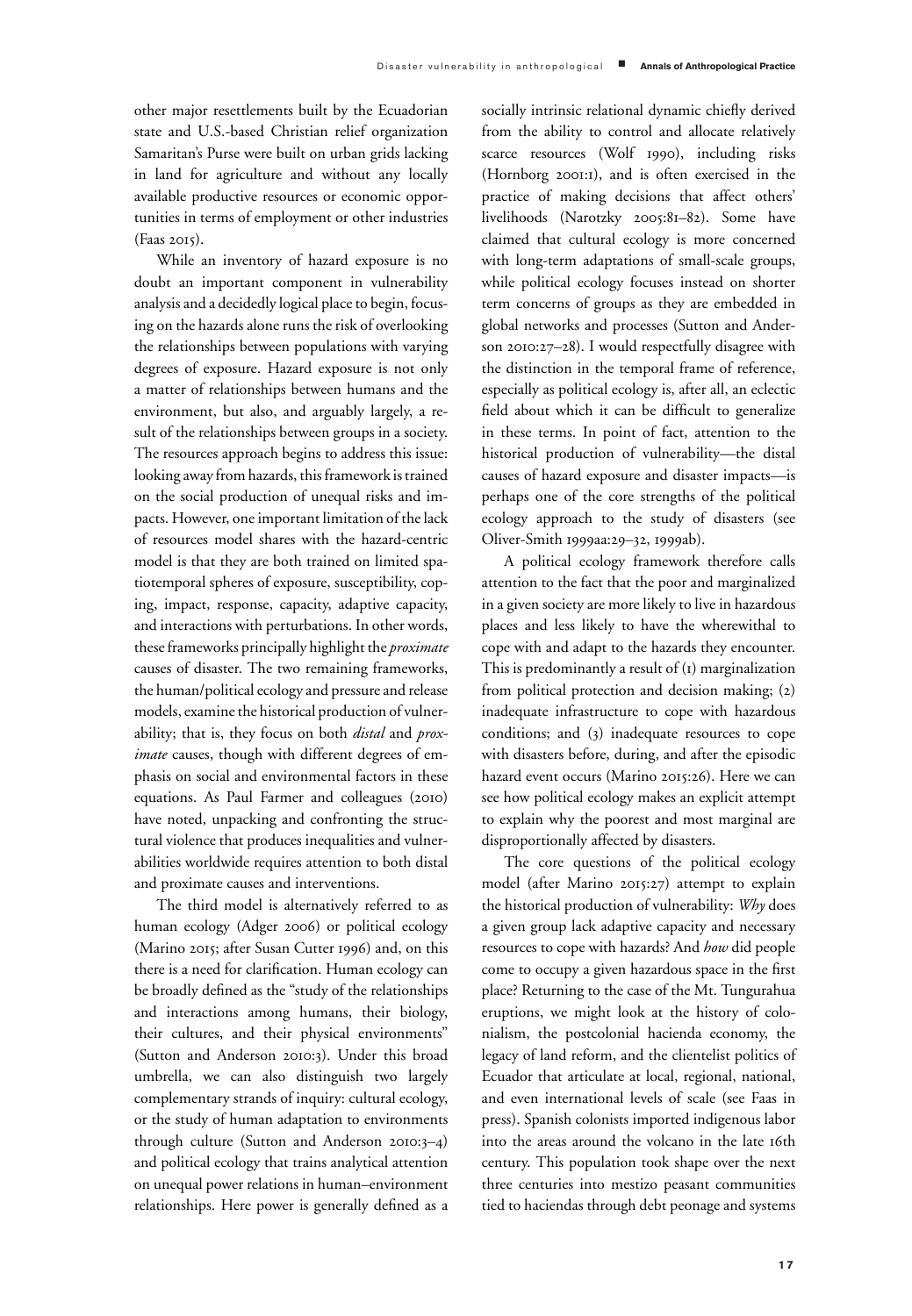of corvee labor. When, in the early and mid-20th century, land reform legislation aimed at breaking up the hacienda political economy created a pathway to landownership for peasants, new groups of elites emerged, and consolidated larger landholdings among the majority smallholders in the region. These new elites often consolidated political power by serving as brokers of political patronage and access to institutional resources outside communities (Faas in press). Meanwhile, national and provincial political agendas at the end of the 20th and beginning of the 21st centuries could be characterized as exhibiting a malign ambivalence regarding smallholder lifeways. Government investment in services and infrastructure in the region had long been negligible and largely dominated by regional and local elites. After the eruptions, the largest state-funded resettlement programs placed erstwhile smallholding agropastoralists in landless urban grids, without land or any alternative economic resources (Faas 2015). Resettlers who alternated between their lands in the shadow of the volcano (the only viable livelihood strategy available to most) and their homes in the landless resettlements were subject to threats of eviction. Meanwhile, local elites occasionally organized their communities to report members of other communities for violations as they engaged in a sort of politics of deservingness in the resettlement environment in which productive resources were replaced by flows of aid as the principal objects of political competition.

One critique of the political ecology model one that has been leveled against political ecology more broadly (Walker 2005)—is that environment is often bracketed out of analysis (Adger 2006; Wisner et al. 2004); though it is often considered a dependent variable, it is rarely, if ever, considered as a causal agent. While inequalities are produced by human systems, it is difficult to speak about risk, vulnerability, and disasters without factoring in human–environment entanglements, and some degree of ecological/material agency outside human action. One final model—one intimately related to political ecology—constitutes an attempt to resolve this enduring lacuna.

Wisner et al. (2004) developed a model of disaster vulnerability that spells out how social, economic, and political root causes, dynamic pressures, and unsafe conditions, combined with a hazard, produce a disaster. This model—known as the pressure and release model—comes from the field of ecology. Wisner and colleagues were concerned with

bringing the environment back into consideration along with the social construction of vulnerability. Here, as pressure on a system increases, "the more likely the system will collapse or be forced to change into something new. Risk (of disaster) in this model is an expression of vulnerability and hazard—articulated conceptually as  $R$  (of  $D$ ) = V x H" (Marino 2015:27). The idea is that disasters are a result of the interaction of both vulnerability and hazard. This is an express acknowledgement of the "internal conditions of vulnerability (e.g., lack of entitlements, lack of political will to demand government intervention) and the physical outcomes of [a given hazard] as a combined explanation for negative consequences" (Marino 2015:27). This model compels us to examine the social factors of the production of vulnerability around Mt. Tungurahua discussed above alongside the exposure model, but with some added temporal depth. We can point also to the significant damage of eruptions in 1773, when the region was evacuated, and the devastation to the region wrought by further eruptions in 1886 and again from 1916 to 1918 (Hall et al. 1999). And yet, the 20th century saw an expansion of human settlements in the region—largely as a result of the dual processes of land reform and the scarcity of land available to poorer agropastoralists—with little in the way of prevention, aside from seismic monitoring by the Ecuadorian Geophysics Institute since 1989 (Whiteford and Tobin 2009). Though several volcanic tremors caught the attention of volcanologists in 1994, nothing rose to the level of emergency, and there was no official information on risks posed by the volcano publicly disseminated to the public before the 1999 eruptions. The events of the 1999 and 2006 eruptions were therefore the consequences of mounting volcanic and settlement patterns accumulating into a highly precarious situation.

It is important to note that the differences between the political ecology and pressure and release models of vulnerability are more of degree than kind. In fact, as Marino (2015) makes clear, all four primary models of vulnerability vary chiefly in terms of their relative emphasis on social and environmental factors as causal agents. Yet, the political ecology and pressure and release models thus far represent two of the best attempts to critically examine both the social and environmental production of vulnerability. Indeed, some years ago, Oliver-Smith outlined a political ecology of disaster in which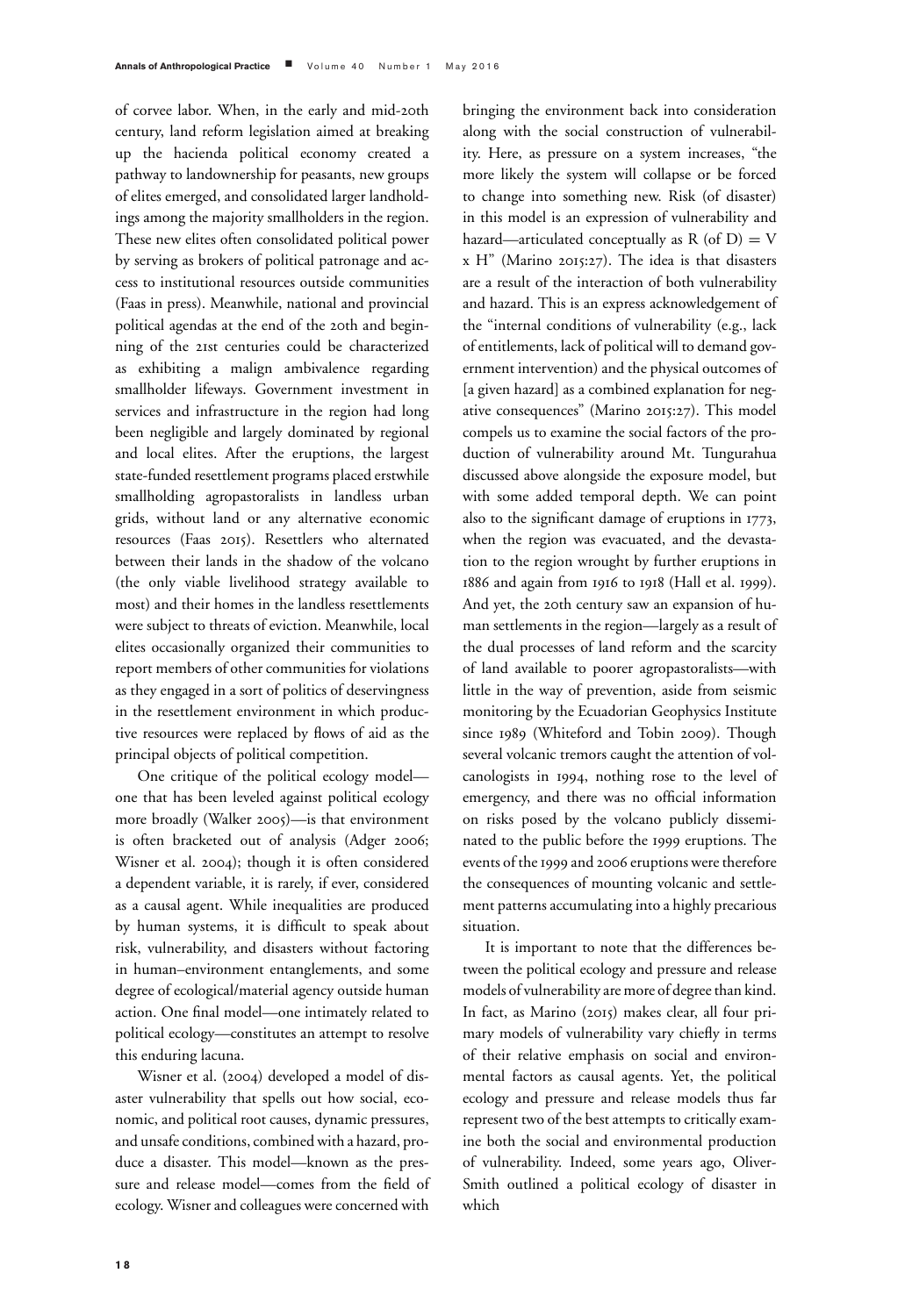a necessary but not sufficient condition for a disaster to occur is the conjuncture of at least two factors: a human population and a potentially destructive agent. The society and the destructive agent are mutually constitutive and embedded in natural and social systems as unfolding processes over time (1999a:30).

Today, many scholars share the perspective that it is essential to consider both social and environmental factors, while underlining that human actions deserve special consideration.

### *Measurements and perceptions*

Though we can point to an enduring struggle for a common conception of vulnerability, the preceding section makes clear that the core domains of vulnerability are well established. Of course, one reason for a lack of uniformity in theoretical frameworks of disaster and vulnerability is that "there is no single universally acceptable way of formulating the linkages between human and natural systems" (Berkes and Folke 1998:9, cited in Adger 2006:269). And while this diversity can perhaps be considered a strength more than a weakness (Adger 2006; Oliver-Smith 1999a), not surprisingly, the lack of consistency in frameworks of disaster and vulnerability presents serious challenges to effective measurement. Even some of the most ambitious attempts to synthesize the multiple factors considered in vulnerability constructs have had to confront of number of ensuing methodological challenges. Here, the important work of Susan Cutter and colleagues (Cutter 1996; Cutter et al. 2003) is instructive in this regard.

Cutter (1996:532–533) acknowledged that vulnerability had to account for hazard exposure, or the "magnitude, duration, impact, frequency and rapidity of onset"; and vulnerability of social response as "historical, cultural, social, and economic processes that impinge on the individual's or society's ability to cope with disasters and adequately respond to them" (Cutter 1996:533). She also importantly confronted the issue of determining the appropriate level of analysis—individual, social, or spatial. Cutter proposed the "hazards of place" model, which refers to geographic and social spaces and the people most vulnerable within them, essentially bounding social response and hazard exposure in space.

In this conceptualization . . . risk (an objective measure of the likelihood of a hazard event) interacts with mitigation (measures to lessen risks

or reduce their impact) to produce the hazard potential. The hazard potential is either moderated or enhanced by a geographic filter (site and situation of the place, proximity) as well as the social fabric of the place. The social fabric includes community experience with hazards, and community ability to respond to, cope with, recover from, and adapt to hazards, which in turn are influenced by economic, demographic, and housing characteristics. The social and biophysical vulnerabilities interact to produce the overall place vulnerability (Cutter et al. 2003:243).

Cutter and colleagues (2003) developed this model further by operationalizing a number of specific variables for measurement. Though they note problems with the tendency to use individual demographic attributes—age, race, health, income—as proxies for social vulnerability, they drew upon an extensive literature review to identify the most commonly specified variables in social vulnerability. They paired down 85 "raw and computed variables" from the 1990 U.S. Census into 11 composite factors: wealth, age, built environment density, single-sector economic dependence, housing stock and tenancy, African American, Hispanic, Native American, Asian, occupation, and infrastructure dependence (Cutter et al. 2003:249–252). This represents one of the more rigorous attempts to create a quantitative index to facilitate replicable measurement of vulnerability. Unfortunately, they found that there was a weak and negative relationship between this index and the frequency of disaster declarations by county throughout the 1990s. Moreover, while such an index might have proven instrumental in the United States and select other nations with readily available census data, such calculations would not be feasible in numerous other national contexts.

We must not only consider the framing and operationalization of vulnerability in particular context, but also who does the framing. And as a kind of disaster industry term, vulnerability has become a frame imposed upon other people. Within at-risk and disaster-affected populations themselves, it is often a matter of perception whether they recognize vulnerability and how they construe this. People may minimize the risks posed by hazards, refuse to recognize hazards, and deny vulnerability outright. At times, people recognize some risks and not others. And there are also communities that see themselves as frequently vulnerable to so many hazards, whether they are or not. Sometimes people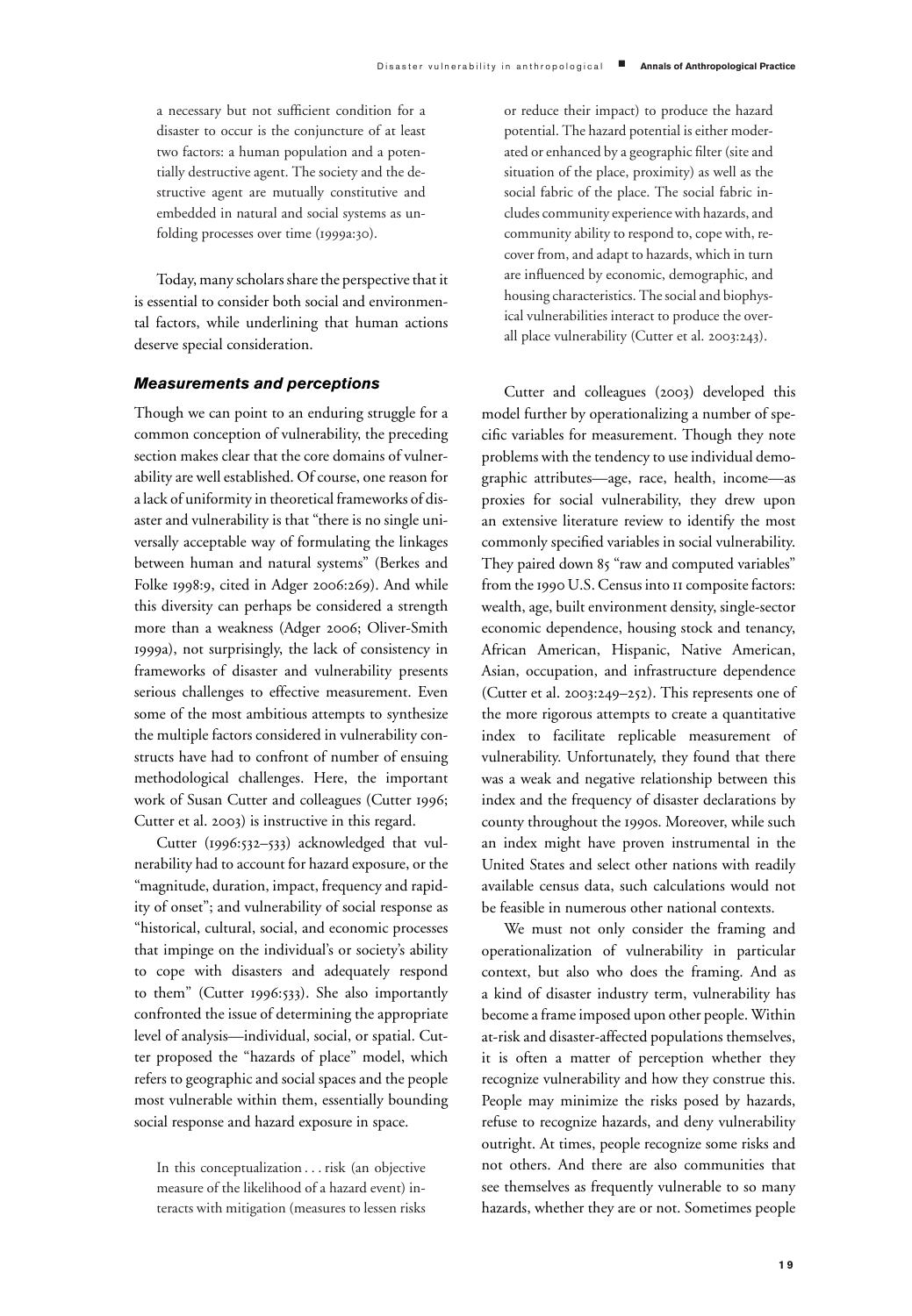may fully recognize their vulnerability or exposure, but also understand that they have little choice but to live where and how they live. They are dealing with daily chronic risks that come with vulnerability and betting/hoping they will never become acute by hazard onset. There are also many instances where people contend with "risk perception shadows," or a historically constituted distrust of corporate and governmental statements regarding risk and hazards (Checker 2007; Stoffle et al. 1988). Finally, vulnerability is at once political and negotiated—people do consciously engage with political, economic, and hazard vulnerabilities; the vulnerable are not passive bodies on whom labels of vulnerability are imposed, but rather actively engage in the discursive framing of their practices and conditions.

Following the eruptions of Mt. Tungurahua in Ecuador, many locals resisted the imposition of the "risk zone" label on the region encompassing their homes and communities. While many had relocated to resettlement communities at a safe distance from the volcano, these resettlements lacked land and productive resources, and so residents returned to their homes in the officially designated "high risk zone" in order to work their lands. Locals were of course well aware of the risks posed by chronic ashfall—it reduced or obliterated crop yields and posed a health risk to both humans and animals—and made significant modifications in their agricultural practices as a result, including experimenting with new crops and animal species. And yet, people actively resisted the "risk zone" designation, often publicly downplayed volcanic risks, and local leaders periodically campaigned to reduce risk alert levels. Conversely, there were instances where locals welcomed (albeit somewhat begrudgingly) the use if the risk designation. In fact, people would engage in code switching between resisting and welcoming the risk designations. They saw the risk designation as inhibiting their access to scarce resources they saw as necessary for restoring their livelihoods. In the wake of the 2006 eruptions, the Ecuadorian state became reluctant to invest in infrastructure in the risk zone and private lenders regularly denied credit to people living and working in the shadow of the volcano. However, nongovernmental organizations were often attracted to working with "los afectados" (the [disaster] affected) and distributing aid and development resources in the region. People would therefore alternate the codes applied to the region, resisting risk designations they saw as impeding resource access,

while applying the same designations to legitimize claims to aid from nongovernmental organizations.

The notion that there is some objective, expert perception of risks that can be somehow deposited into local and lay populations was long ago dispelled by studies that revealed a great deal of variation in perceptions of risk among the experts themselves (e.g., Slovic 1987). Many studies have attempted to uncover variables that reliably predict risk perception. In their cross-cultural study of risk perception in Mexico and Ecuador, Eric Jones and colleagues (2013) synthesized variables in three core domains: demographic (age, gender, education, population density, and religion), wellbeing (mental and physical health, household conditions), and the hitherto understudied factors of social network composition and structure. Remarkably, there was little consistency in variables associated with risk perception, results that point instead to locally embedded histories and relationships as better explanations for variation in risk perception.

Perception is framed by culture—shared patterns of meanings and relationships—which in turn affects the way people respond to environmental dynamics (Roncoli et al. 2009). In their examination of anthropological approaches to climate change, Carla Roncoli and colleagues (2009) encourage anthropologists to pay particular attention to how people perceive climate change, how they comprehend what they see (knowledge), how they value what they know, and how they respond individually and collectively. They point out that it is critical to understand the phenomena that people use as evidence that climate is changing. Noting that quantitative variation in variables in climate models does not necessarily point us to factors that are locally meaningful, Roncoli and colleagues argue that examining local and indigenous epistemologies can illuminate significant departures from normative parameters of environmental variations. It is important not to reduce these systems to mere signs and beliefs and it is very difficult to "disembed" this kind of knowledge and apply it out of context. However, while we do not know how well any given indigenous strategies will translate into long-term adaptations, we can use ethnography to help unravel the logics and practices that emerge from iterative and ad hoc adjustments over time. In her ethnography of the Kigiqtaamiut people's confrontations with climate change and attendant outcomes on the island of Shishmaref in Alaska, Elizabeth Marino (2015:31–41) found that locals' perceptions and interpretations of climate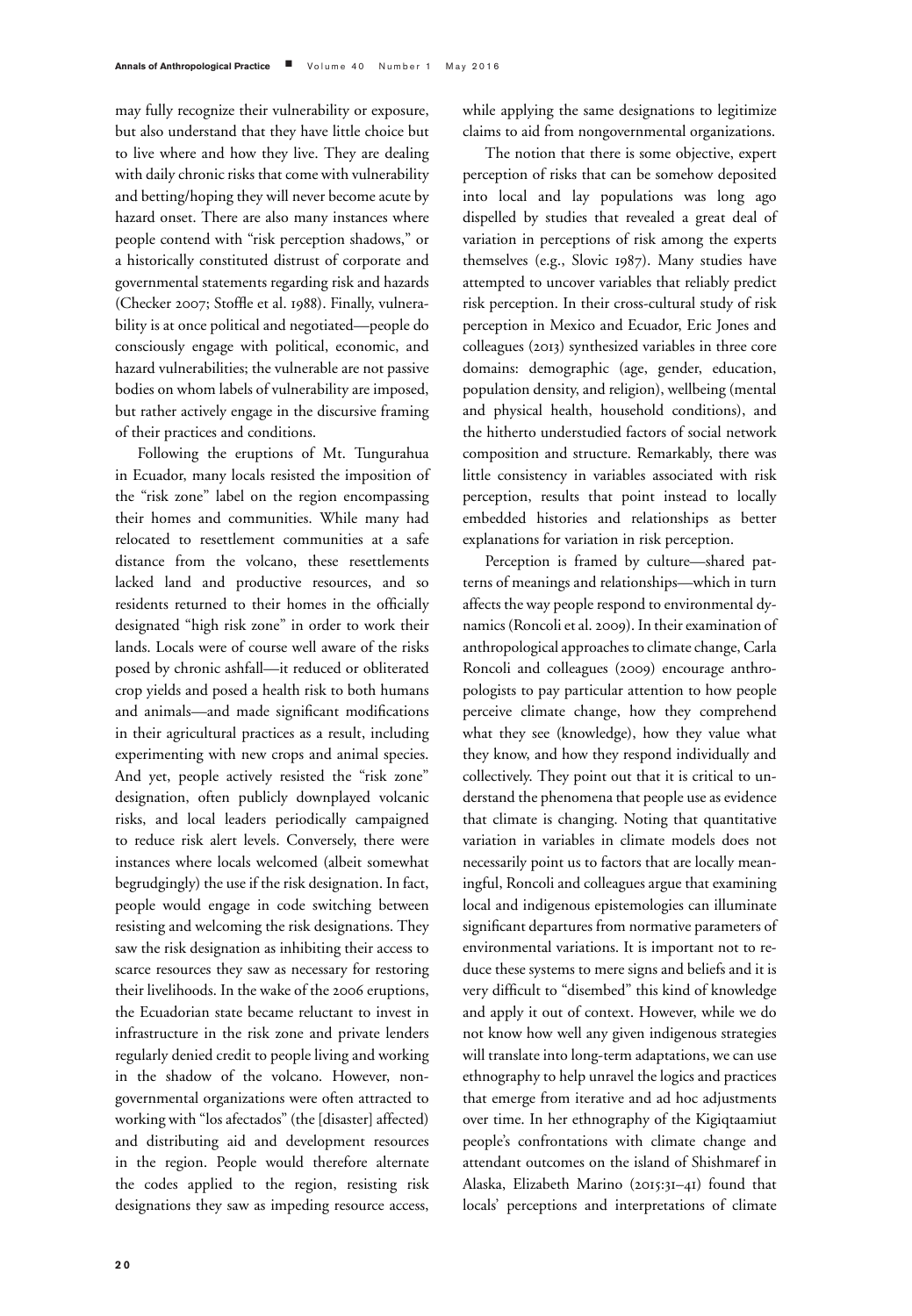change outcomes were remarkably consistent with scientific models. However, local perceptions of changes were decidedly nuanced and shared little with the often breathless hyperbole expressed by mass media coverage of issues in Shishmaref (Marino 2015:62–65). This leads us quite naturally to consider discursive cross-currents in vulnerability knowledge and imagination.

## *Vulnerability discourse and disaster risk reduction*

In Haiti, many people refer to the 2010 earthquake as the "event," and the "disaster" was what came afterwards and what came before. There was no word for vulnerability in Kreyòl. People came to speak about vulnerability as being produced by policies that were championed by the United States (Schuller 2016). Many Haitian people noted the role of plantation slavery and the world's isolation of the country following the 1804 Haitian Revolution. Wisner and colleagues (2004) referred to this as "root causes." The dynamic pressures of the pressure-and-release framework developed by Wisner and colleagues began during the 1915 U.S. occupation, a 19-year military occupation that Haitian scholars (e.g., Jean-Baptiste 2012; Lucien 2013) argued centralized power in Port-au-Prince. A dramatic deterioration occurred following the implementation of neoliberal economic policies in the 1980s, and particularly after the ouster of the Duvalier dictatorship in 1986. The population of Port-au-Prince was 736,000 in 1986 and three million two decades later as a direct result of neoliberal economic policies (Dupuy 2010). This calls our attention to the fact that vulnerability is in many ways a product of development (Cuny 1983; Oliver-Smith 2013; Oliver-Smith, this issue) and the related issues of poverty, population, and environmental degradation (Cutter 1996).

Importantly, the issue of vulnerability as a product of development presents a bit of a double bind. On the one hand, vulnerability (or disaster prone) is one of several discursive constructions (after disease-ridden and impoverished) of the Global South that have been used to portray places in this domain as perpetually unsafe and justify perpetual intervention and (re)colonization (Bankoff 2001; see also Escobar 1995). On the other, several scholars have argued that disaster risk reduction policy and practice are myopically focused on detection, mitigation, and neutralization of hazard factors at the expense of focusing on uneven, unsustainable, and precarious processes of development that place some groups at greater risk of disaster than others (Oliver-Smith 2013; Wisner 2016).

Historian Greg Bankoff (2001) sees vulnerability as following tropicality and development as a Western othering of the Global South as perpetually dangerous and in need of Western intervention. The development of germ theory provided an expert means for the West to "cure" the disease-ridden tropics. Bankoff sees this as in many ways an outgrowth of the U.S.-Western European Cold War strategy of replicating purportedly advanced Western political economies around the world, creating a mission to eradicate a newly imagined poverty while creating donor/recipient dependencies on top of capitalist economies predicated on the extraction of natural resources from underdeveloped nations. These processes take people and places out of their own histories and place them on the timelines of Western marches of progress and development, from tradition to modernity. Furthermore, this is no longer merely a Western vision of the Global South, but one now often internalized in these regions (Bankoff 2001:23; Escobar 1995:214).

Bankoff notes that the disparate frequency of disaster and the magnitude of disaster impacts in the Global South—which has preoccupied disaster researchers for decades—goes beyond mere geography and demography. He notes that the impacts of disaster have been aggravated by inequalities hard coded into international agreements and, more importantly, "created by particular social systems in which the state apportions risk unevenly among its citizens and in which society places differing demands of the physical environment" (Bankoff 2001:25). Importantly, this clarifies that vulnerability is produced in specific historical processes, by relationships between particular sets of actors, and as part of a human–environmental entanglement; arguably a synthesis of human and environmental factors in the production of vulnerability and disaster. But, as Bankoff's own work demonstrates, vulnerability is an imposed condition that is the outcome of systems of structured social inequality and the maldistribution of risk. Elsewhere, he adroitly uncovers the specific historical processes of population growth, massive urbanization, the settlement of urban poor, squatters, and informal settler families along riverbanks and flood-prone areas, in addition to accumulations of refuse in drainage canals and declines in basic services as exacerbating the preponderance of topographical and hydrometeorological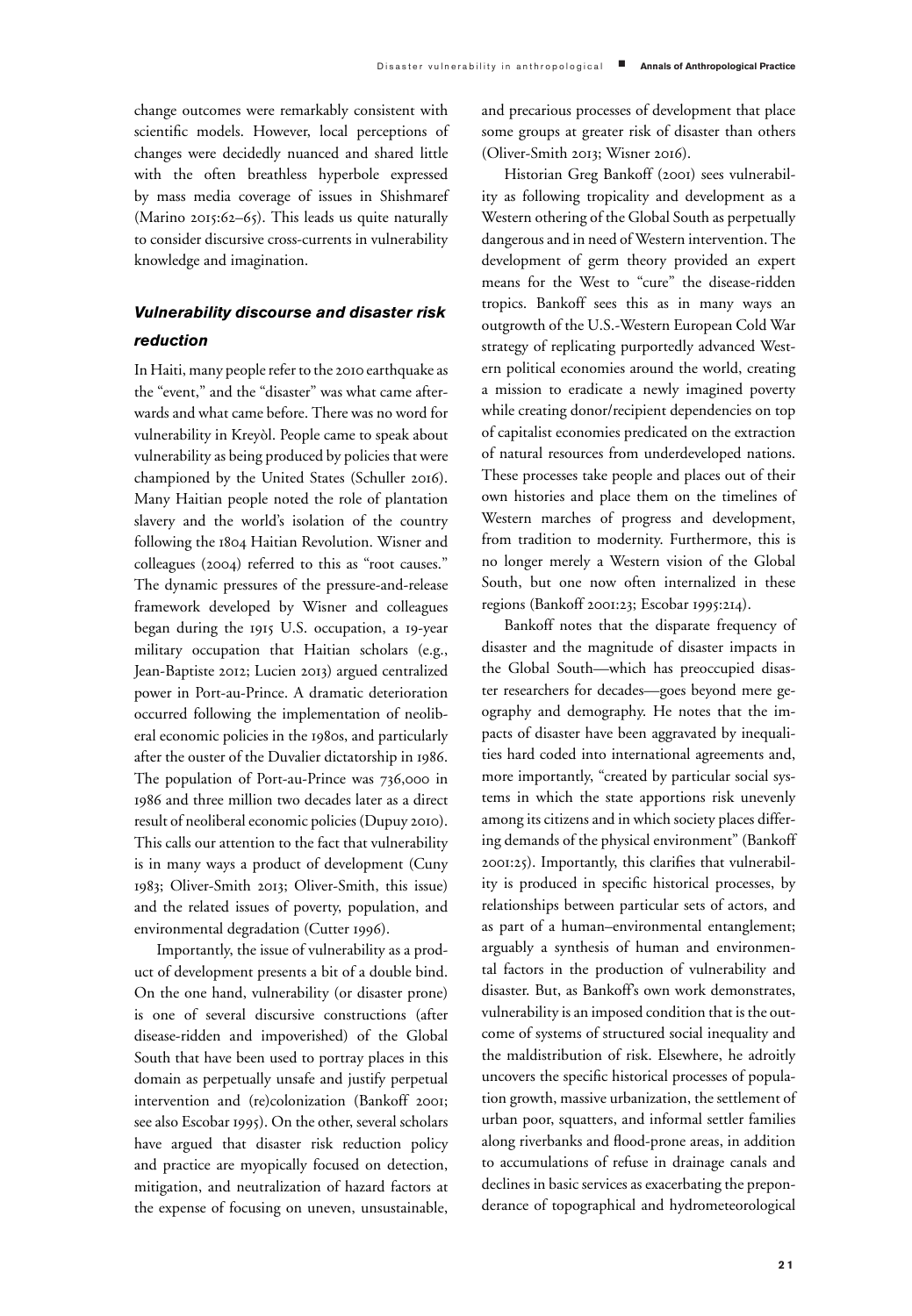factors that create the conditions for disasters in the Philippines (Bankoff 2003). Revealing the historical production of vulnerability in this way begs a reevaluation of the logic of merely technological solutions to reduce risk and vulnerability; instead, we are given to question the unequal and (spatially) uneven development that fosters the production of these conditions over time. Vulnerability may be a trope in elite discourses about poverty and disasters, but it is also a lived (and resisted) set of social relations and material circumstances that are concretely experienced on a chronic basis and in the event of hazard onset, rather acutely. In point of fact, then, hazard onset turns chronic risk into acute risk and ultimately disaster.

In their study of the experiences of the Wutai Rukai indigenous people of Taiwan in recovery and resettlement after Typhoon Morakot, Hsu et al. (2015) point out that the discursive construction of vulnerability is not merely a dialog of the West about the tropics, the Global South, or the Third World. Instead, they argue that Western nations are hardly at the center of all colonial and postcolonial histories and investigations into the historical production of vulnerability should focus on the particular histories and power relations of a given place. In the case of the Wutai Rukai in Taiwan, they point to histories of Dutch colonial rule, but also to the Koxinga, the Qing dynasty, Japanese colonial rule, and the current Kuomingtang rule and the bevy of nongovernmental organizations operating in the postdisaster context. These nested histories have had the cumulative effect of sidelining the indigenous peoples of Taiwan in decision making regarding their own disaster recovery and resettlement. They call attention to the "procedural vulnerability" (after Veland et al. 2013), or the means by which indigenous peoples are considered as having capacity deficits in disaster response and recovery and their relationships to power (rather than environment) and their capacities for self-determination in the context of these power relations. This not only directs our gaze to particular histories of pre-disaster vulnerability, but also the ways in which the state and nongovernmental humanitarian organizations can reify vulnerabilities in response and recovery efforts, sidelining local capacities and knowledge and treating them as objects to be controlled and treated by expert specialists (see also Marchezini 2015).

#### *From suffering subjects to agency*

In many ways, anthropological focus on vulnerability has made sense in terms of broader themes in anthropological imagination. The emergence of the vulnerability concept in the mid-1970s through the 1980s roughly corresponded with the disappearance of the "savage" and the emergence of the "suffering subject" as the principal focus of the anthropological gaze (Robbins 2013). The suffering subject elicited empathy, rather than otherness; it called attention to shared humanity, injustice, and critical questions of power. It has also, however, proven problematic in terms of our understanding of culture and human agency. The vulnerability concept has, at times, suffered from the same issues. Uses of vulnerability have been critiqued for assuming that disaster affected peoples are powerless victims, which has inspired many humanitarian agencies and workers to miscalculate and undermine local adaptive capabilities (Blaikie 2010:5; Zhang, this issue; Maldonado, this issue).

In her spectacularly rich ethnography of the 2004 tsunami impacts, response, and recovery in Sri Lanka, Michelle Gamburd noted that the seemingly passive responses of disaster-affected peoples "may stem from the centralized, bureaucratized, topdown approach taken by those who administer aid" (Gamburd 2013:7). Gamburd still finds the concept compelling and is able to see her way past the subsumption of agency into vulnerability in her telling of the tales of specific actors affected by the tsunami. Living on marginal lands, lacking resources, and gender and caste status all affected villagers' susceptibility to harm and ability to mitigate the effects of and recover from the tsunami. She found, however, that among those with shared sociodemographic characteristics, some lived and some died; some faced certain challenges in obtaining government compensation that others did not; and all the while they may have superficially shared many of the markers of vulnerability. People's actions, it turns out, matter for the consequences they face in disaster.

It often proves difficult to imagine agentive maneuvers for suffering subjects and the empathic underscoring of shared humanity is also prone to a naïve realism that imagines people's perceptions and practices are all basically the same beneath superficial cultural garbs. The suffering subjects may be going the way of the savage slot in anthropology, but exactly what subjects will come in their place remains a matter of speculation (Robbins 2013). What remains critical for the enduring purchase of the vulnerability concept is that social scientists consider it as part of a set of conditions that constrain or afford agency, not a condition that precludes it. Specific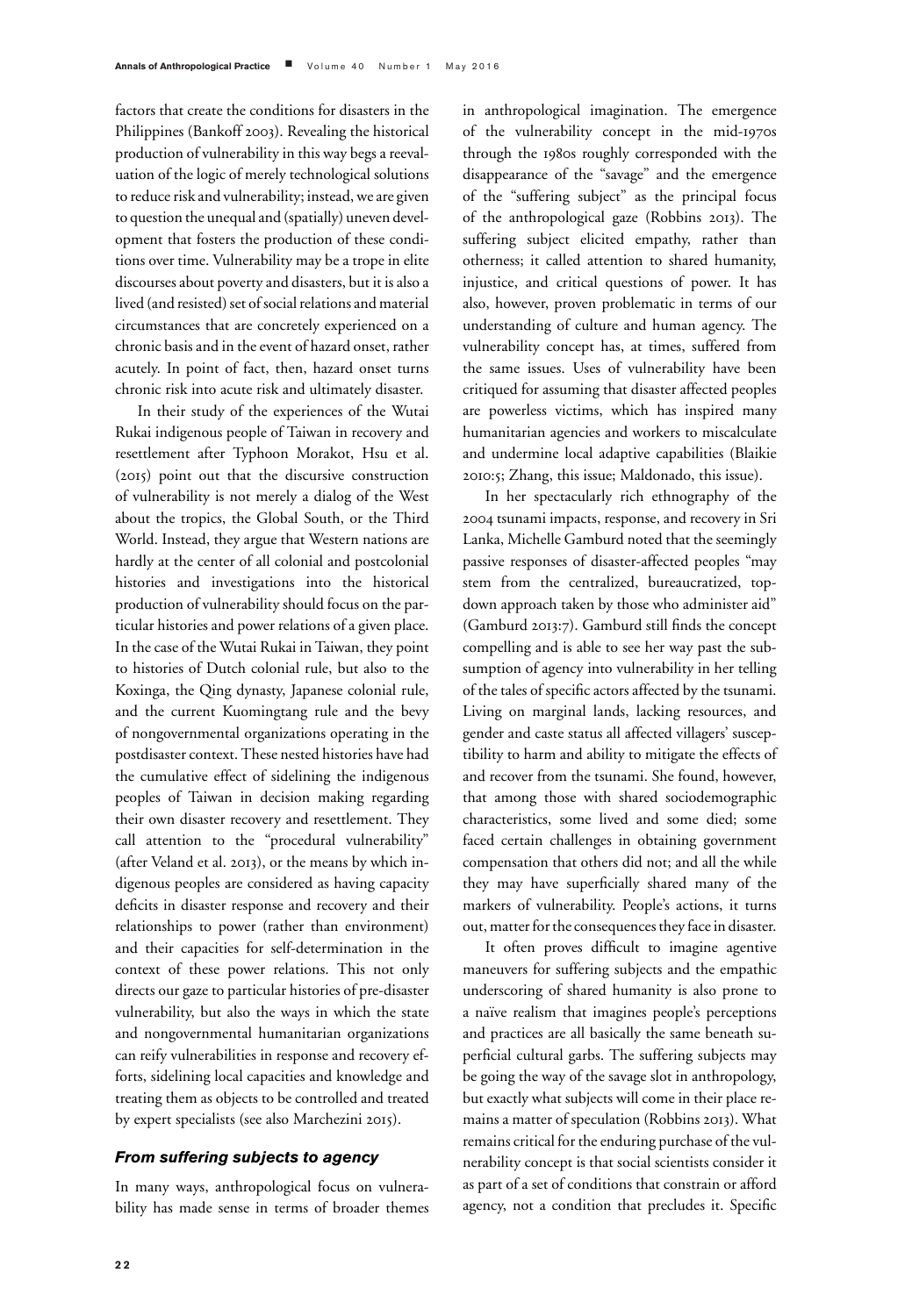local actors in disasters may operate at the interstices between local and global power, but it would be mistaken to consider them as passive victims.

#### *Official definitions*

One glaring and persistent problem with vulnerability is that social variables are commonly ignored in official vulnerability assessments (see Oliver-Smith, this issue). Throughout the 1990s, frameworks for policy and action were almost exclusively restricted to hazard exposure. The United Nations' International Decade of Natural Disaster Reduction (IDNDR) of the 1990s used hazard-centric vulnerability assessments to anticipate potential damage and mortality from extreme environmental events (Cutter 1996:529). At the time, the U.S. National Oceanic and Atmospheric Administration's Areal Locations of Hazardous Atmospheres system likewise modeled potential exposure to airborne toxic releases and the Environmental Protection Agency's Computer Aided Management of Emergency Operations also long employed exposure indicators for planning and real-time responses (Cutter 1996:535).

In the Hyogo Framework for Action, the 2005–2015 global framework for disaster risk reduction brokered by the United Nations Office of Disaster Risk Reduction, vulnerability is defined as: "The conditions determined by physical, social, economic and environmental factors or processes which increase the susceptibility of a community to the impact of hazards" (United Nations Office for Disaster Risk Reduction [UNISDR] 2005:1). There is a decided lack of specificity in this definition, including the vague distinction between "physical" and "environmental" conditions and the abstract use of the word "community" (Wisner 2016). Ben Wisner (2016) also points out that this definition lacks any reference to politics, power relations, institutional failures, or intentionality (be it malign or beneficent, as in the Wisner et al. 2004 definition). The problem here is that silences on these factors in the policy prescriptions of an international body such as the UNISDR means that targets for progress on addressing issues of development, social inequalities, and political roadblocks are absent from performance targets and priorities for action. What is more, such lacunae guide others away from attention to the nuanced social variables that are fundamental to the critical concept of vulnerability (for more on disaster risk reduction, see Oliver-Smith, this issue).

#### *Discussion and conclusions*

The problem of vulnerability remains complex. How do you measure it? Can you quantify it? In some ways, what has happened with the term is that it is now subject to certain kinds of caveats. Some persist in seeing it as a mere matter of exposure. Other people criticize it because they say it has been conflated with poverty; that not all poor people are equally vulnerable. Some, for example, have said that labeling a community as vulnerable in effect robs it of agency; that you can be poor and at the same time be able to absorb or deal well with an environmental hazard. Of course, one major criticism is that vulnerability has morphed into a policy instrument, which is interesting in and of itself; the same thing has happened with resilience (see Barrios, this issue). Vulnerability started out as an analytical and sometimes descriptive—concept, but it has morphed into a policy device in both the disaster and the climate change communities (Oliver-Smith 2013:278). When that happens, more often than not, it becomes simply a descriptive term. It was developed to be a critical concept but it is now frequently reduced and dehistoricized in some ways; in other words, it is used to describe a set of conditions, not why. Vulnerability was about describing *how* and *why* people were vulnerable, but the concept is frequently defanged and stripped of its criticality.

And yet, we would caution against abandoning the concept. If anything, conceptual debates about the rightful degree of emphasis on social, political, and environmental factors call attention to a range of problems and promises that enrich our understanding and interrogation of the concept of vulnerability as it is lived and experienced by real people. Furthermore, we would argue, along with Ben Wisner (2016), that the absence of critical attention to social and political factors in policy frameworks and, to a lesser degree, some scholarship, is hardly cause to jettison the concept, but instead good reason to argue for the criticality of vulnerability and campaign for attention to social and political factors in these frameworks. Importantly, we see this as including concerted efforts to foster a willingness to question and seek alternatives to development strategies that produce and exacerbate risk.

Careful readers will note that the review of contributors to theories of vulnerability in this essay includes a range of contributions outside anthropology—including geography, sociology, engineering, history, ecology, and psychology, to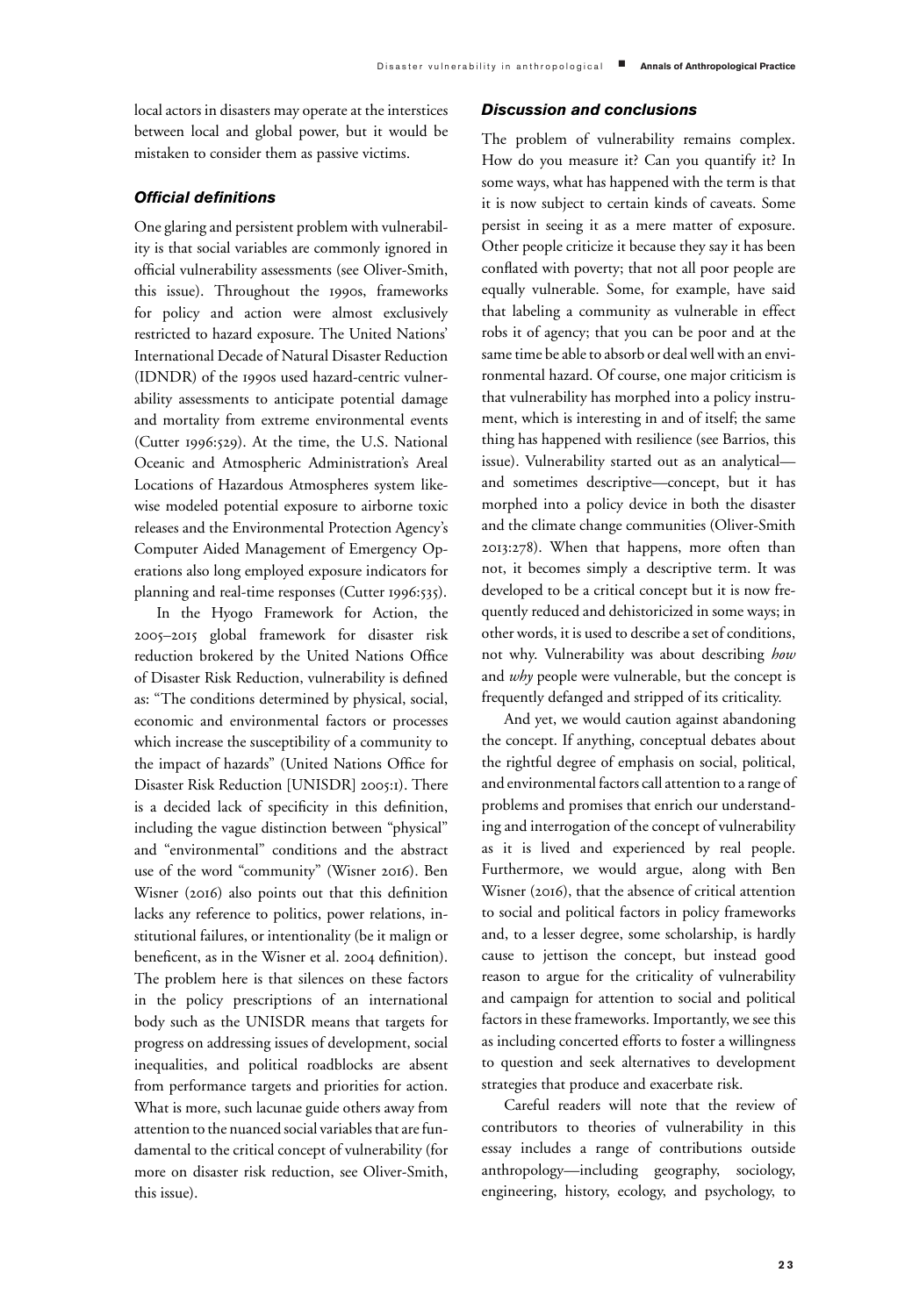name a few. The perspectives brought from scholars from each of these disciplines have enriched our debates and understanding of vulnerability immeasurably. Undoubtedly, scholars and policy makers will continue in the laudable pursuit of robust measurements—including social and political variables—to help anticipate vulnerabilities and reduce risk. We do not, however, think that this is the primary course of anthropological contributions to the disaster scholarship, policy, and practice. Instead, we see the value of anthropology as rooted in the ethnographic lens and the ability to capture how processes play out in particular contexts among situated actors. This is not to advocate "just so" etiologies, but rather an endorsement of the enduring the value of historically rich ethnographic approaches that uncover the historical production of disaster—particular constellations of environmental, social, economic, discursive, and political processes—without rendering people as passive victims, but active agents capable of maneuver. From our vantage point, it is difficult to see what anthropological subjects take the place of the suffering subject, yet we are confident that we must pursue the dialectical tensions between discourse and practice, suffering and agency, power and powerlessness, and be mindful to ground our work in encounters with actual people in real situations.

#### **Note**

*Acknowledgments*. The author is tremendously grateful to contributors to this manuscript, Anthony Oliver-Smith, Mark Schuller, and Susanna Hoffman, and to his co-panelists, Roberto Barrios, Tess Kulstad, Julie Maldonado, and Qiaoyun Zhang. The author would also like to thank Elizabeth Marino for stimulating his thinking on many of the issues he discussed in this article. The study of recovery and resettlement following the Mt. Tungurahua eruptions was funded in part by the National Science Foundation (0751264/0751265, Collaborative Research—Social Networks in Chronic Disasters: Exposure, Evacuation, and Resettlement), a National Science Foundation Dissertation Improvement Grant (1123962), and the Public Entity Risk Institute's (PERI) Dissertation Fellowship in hazards, risk, and disasters.

1. This special issue and each contribution within it is based on a question considered in the plenary panel, *Continuity and Change in the Applied Anthropology of Risk Hazards and Disasters*, at the

75th Annual Meeting of the Society for Applied Anthropology in Pittsburgh in 2015. This article features contributions from Anthony Oliver-Smith, Mark Schuller, and Susanna Hoffman, to whom the author is exceedingly grateful.

### **References cited**

Adger, W. Neil

2006 Vulnerability. Global Environmental Change 16:268–281.

Alexander, David J.

2013 Vulnerability. *In* Encyclopedia of Crisis Management. K. Bradley Penuel, Matt Statler, and Ryan Hagen, eds. Pp. 980–983. Los Angeles: Sage.

Anderson, Mary B.

2000 Vulnerability to Disaster and Sustainable Development: A General Framework for Assessing Vulnerability. *In* Storms, vol. 1. Roger Pielke, Jr., and Roger Pielke Sr., eds. Pp. 11–25. London: Routledge.

Bankoff, Gregory

- 2001 Rendering the World Unsafe: "Vulnerability" as Western Discourse. Disasters  $25(1):19-35.$
- 2003 Constructing Vulnerability: The Historical, Natural and Social Generation of Flooding in Metropolitan Manila. Disasters 27(3): 95–109.

Berkes, Firket, and Carl Folke

1998 Linking Social and Ecological Systems for Resilience and Sustainability. *In* Linking Social and Ecological Systems. Firket Berkes, and Carl Folke, eds. Pp. 1–25. Cambridge: Cambridge University Press.

Blaikie, Piers

- 2010 Introduction. *In* The Tsunami of 2004 in Sri Lanka: Impacts and Policy in the Shadow of Civil War. Piers Blaikie and Ragnhild Lund, eds. Pp. 1–8. London: Routledge.
- Burton, Ian, Robert W. Kates, and Gilbert F. White 1993 The Environment as Hazard. 2nd edition. New York: Guildford.

Chambers, Robert

1983 Rural Development: Putting the Last First. New York: Longman.

Checker, Melissa

2007 "But I Know It's True": Environmental Risk Assessment, Justice, and Anthropology. Human Organization 66(2):112–124.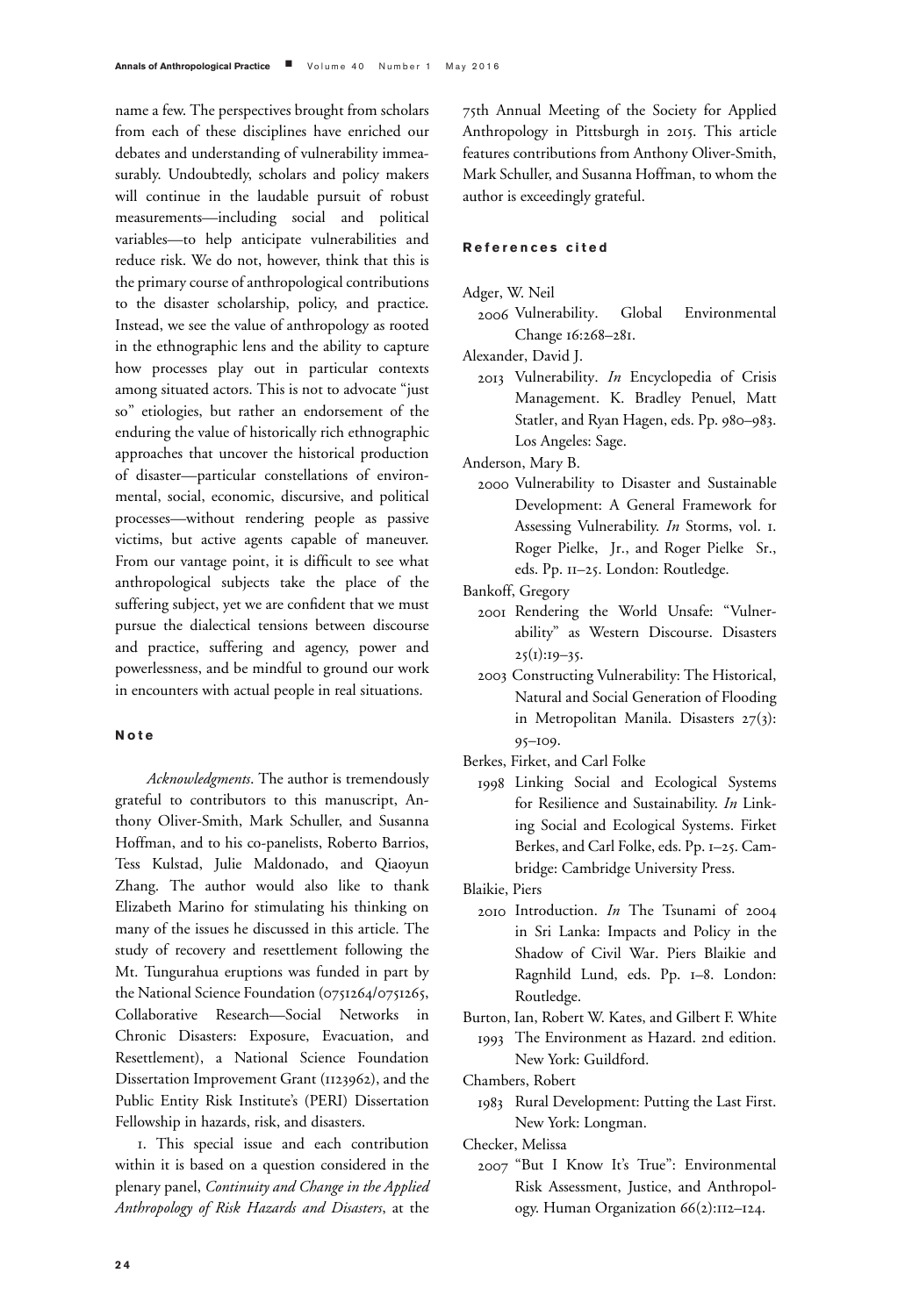Cuny, Frederick C.

- 1983 Disasters and Development. New York: Oxford University Press.
- Cutter, Susan L.
	- 1996 Vulnerability to Environmental Hazards. Progress in Human Geography 20(4): 529–539.
- Cutter, Susan L., Bryan J. Boruff, and W. Lynn Shirley
	- 2003 Social Vulnerability to Environmental Hazards. Social Science Quarterly 84(2): 242–261.
- Cutter, Susan L., Jerry T. Mitchell, and Michael S. Scott
	- 2000 Revealing the Vulnerability of People and Places: A Case Study of Georgetown County, South Carolina. Annals of the Association of American Geographers 90(4):713–737.
- Dilley, Maxx, Robert S. Chen, Uwe Deichmann, Arthur L. Lerner-Lam, Margaret Arnold, Jonathan Agwe, Piet Buys, Oddvar Kjevstad, Bradfield Lyon, and Gregory Yetman
	- 2005 Natural Disaster Hotspots: A Global Risk Analysis. Washington, DC: World Bank.

Dupuy, Alex

2010 Disaster Capitalism to the Rescue: The International Community and Haiti after the Earthquake. NACLA Report on the Americas  $43(5):14-19$ .

Ecuadorian Red Cross

- 2007 January 9, Operations Update: Ecuador Volcanic Eruption. Appeal No. MDREC002, Update #3. http://www.ifrc. org/cgi/pdf\_appeals.pl?o6/MDREC00203. pdf.
- Escobar, Arturo
	- 1995 Encountering Development: The Making and Unmaking of the Third World. Princeton: Princeton University Press.
- Faas, A. J.
	- 2015 Disaster Resettlement Organizations, NGOs, and the Culture of Cooperative Labor in the Ecuadorian Andes. *In* Disaster's Impact on Livelihoods and Cultural Survival: Losses, Opportunities, and Mitigation. Michele Companion, ed. Pp. 51–62. Boca Raton: CRC Press.
	- In Press Reciprocity and Vernacular Statecraft: Changing Practices of Andean Cooperation in Post-Disaster Highland Ecuador.

Journal of Latin American and Caribbean Anthropology.

- Faas, A. J., Eric C. Jones, Linda M. Whiteford, Graham A. Tobin, and Arthur D. Murphy
	- 2014 Gendered Paths to Formal and Informal Resources in Post-Disaster Development in the Ecuadorian Andes. Mountain Research and Development 34(3):233–234.
- Farmer, Paul, Bruce Nizeye, Sara Stulac, and Salmaan Keshavjee
	- 2010 Structural Violence and Clinical Medicine. *In* Partner to the Poor: A Paul Farmer Reader. Haun Saussy, ed. Pp. 376–392. Berkeley: University of California Press.

Gamburd, Michelle

- 2013 The Golden Wave: Culture and Politics after Sri Lanka's Tsunami Disaster. Bloomington: Indiana University Press.
- Hall, Minard L., Claude Robin, Bernardo Beate, Patricia Mothes, and Michel Monzier
	- 1999 Tungurahua Volcano, Ecuador: Structure, Eruptive History and Hazards. Journal of Volcanology and Geothermal Research 91:1–21.

Hewitt, Kenneth

1997 Regions of Risk: A Geographical Introduction to Disasters. London: Longman.

Hornborg, Alf

2001 The Power of the Machine: Global Inequalities of Economy, Technology, and Environment. New York: Altamira.

Hsu, Minna, Richard Howitt, and Fiona Miller

- 2015 Procedural Vulnerability and Institutional Capacity Deficits in Post-Disaster Recovery and Reconstruction: Insights from Wutai Rukai Experiences of Typhoon Morakot. Human Organization 74(4):308-318.
- Instituto Nacional de Estadisticas y Censos (INEC) 2000 Census of Ecuador. http://www.inec.gob. ec/home/, accessed June 17, 2011.
- Jean-Baptiste, Chenet
	- 2012 Haiti's Earthquake: A Further Insult to Peasants' Lives. *In* Tectonic Shifts: Haiti since the Earthquake. Mark Schuller and Pablo Morales, eds. Pp. 97–100. Sterling, VA: Kumarian Press.
- Jones, Eric C., A. J. Faas, Arthur D. Murphy, Graham A. Tobin, and Linda M. Whiteford
	- 2013 Cross-Cultural and Site-Based Influences on Demographic, Individual Wellbeing,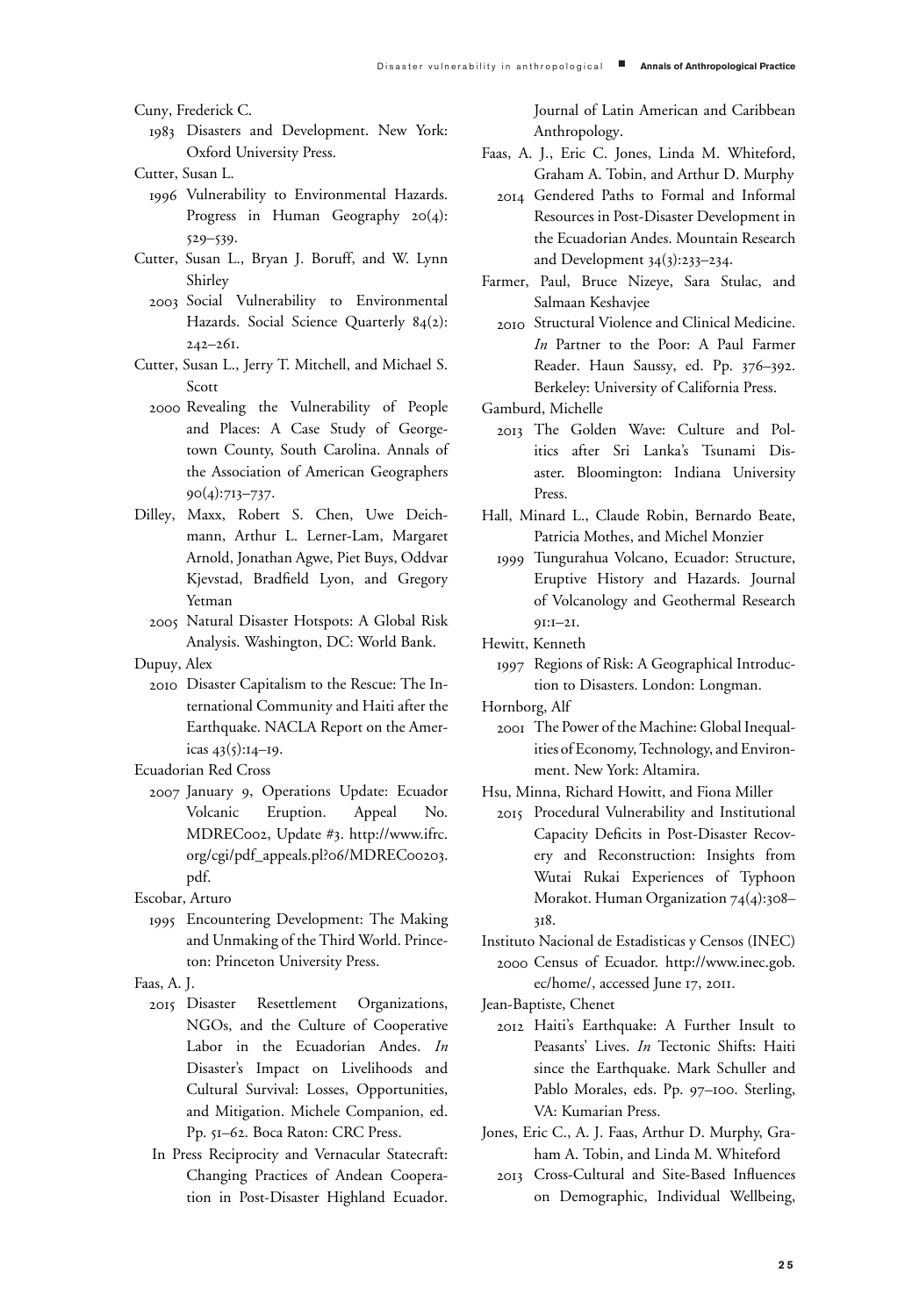and Social Network Factors Predict Risk Perception in Hazard and Disaster Settings in Ecuador and Mexico. Human Nature  $24(1):5-32.$ 

Lucien, Georges Eddy

2013 Une Modernisation Manquée: Port-au-Prince (1915-1956), vol. 1: Modernisation et Centralisation. Port-au-Prince: Editions ´ Université d'État d'Haïti.

Marchezini, Victor

2015 The Biopolitics of Disaster: Power, Discourses and Practices. Human Organization 74(4):362-371.

Marino, Elizabeth

2015 Fierce Climate, Sacred Ground. Fairbanks: University of Alaska Press.

Narotzky, Susana

- 2005 Provisioning. *In* A Handbook of Economic Anthropology. James Carrier, ed. Pp. 78– 93. Northampton, MA: Edward Elgar.
- O'Keefe, Phil, Ken Westgate, and Ben Wisner
	- 1976 Taking the Naturalness Out of Natural Disasters. Nature 260(5552):566–567.

Oliver-Smith, Anthony

- 1999a What is a Disaster? Anthropological Perspectives on a Persistent Question. *In* The Angry Earth. Disaster in Anthropological Perspectives. Anthony Oliver-Smith and Susanna Hoffman, eds. Pp. 18–34. New York: Routledge.
- 1999b The Brotherhood of Pain: Theoretical and Applied Perspectives on Post-Disaster Solidarity. *In* The Angry Earth. Disaster in Anthropological Perspectives. Anthony Oliver-Smith and Susanna Hoffman, eds. Pp. 158–172. New York: Routledge.
- 2013 Disaster Risk Reduction and Climate Change Adaptation: The View from Applied Anthropology. Human Organization 72(4):275–282.

Pan American Health Organization (PAHO)

2006 Situation Report August 18, 2006. www. paho.orgTungurahua0806.htm, accessed June 18, 2007.

Robbins, Joel

2013 Beyond the Suffering Subject: Toward an Anthropology of the Good. Journal of the Royal Anthropological Institute 19(3): 447–462.

Roncoli, Carla, Todd Crane, and Ben Orlove

2009 Fielding Climate Change in Cultural Anthropology. *In* Anthropology and Climate Change: From Encounters to Actions. Susan A. Crate and Mark Nuttall, eds. Pp. 87–15. Walnut Creek, CA: Left Coast Press.

Schuller, Mark

2016 Humanitarian Aftershocks in Haiti. New Brunswick, NJ: Rutgers University Press.

Sen, Amartya

1984 Resources, Values and Development. Oxford: Basil Blackwell.

Slovic, Paul

- 1987 Risk Perception. Science 236:280–285.
- Stoffle, Richard W., Camilla L. Harshbarger, Florence V. Jensen, Michael J. Evans, and Paula Drury
	- 1988 Risk Perception Shadows: The Superconducting Super Collider in Michigan. Practicing Anthropology 10:6–7.

Sutton, Mark Q., and E. N. Anderson

- 2010 Introduction to Cultural Ecology. 2nd edition. New York: AltaMira.
- Tobin, Graham A., and Linda M. Whiteford
	- 2002 Community Resilience and Volcano Hazard: The Eruption of Tungurahua and Evacuation of the Faldas in Ecuador. Disasters 26(1):28–48.
- Turner, B. L., Roger E. Kasperson, Pamela A. Matson, James J. McCarthy, Robert W. Corell, Lindsey Christensen, Noelle Eckley, Jeanne X. Kasperson, Amy Luers, Marybeth L. Martello, Colin Polsky, Alexander Pulsipher, and Andrew Schiller
	- 2003a A Framework for Vulnerability Analysis in Sustainability Science. Proceedings of the National Academy of Sciences of the United States of America 100(14):8074– 8079.
- Turner, B. L., Pamela A. Matson, James J. McCarthy, Robert W. Corell, Lindsey Christensen, Noelle Eckley, Grete K. Hovelsrud-Broda, Jeanne X. Kasperson, Roger E. Kasperson, Amy Luers, Marybeth L. Martello, Svein Mathiesen, Rosamond Naylor, Colin Polsky, Alexander Pulsipher, Andrew Schiller, Henrik Selin, and Nicholas Tyler
	- 2003b Illustrating the Coupled Human-Environment System for Vulnerability Analysis: Three Case Studies. Proceedings of the National Academy of Sciences 100(14):8080–8085.
- United Nations Office for the Coordination of Humanitarian Affairs